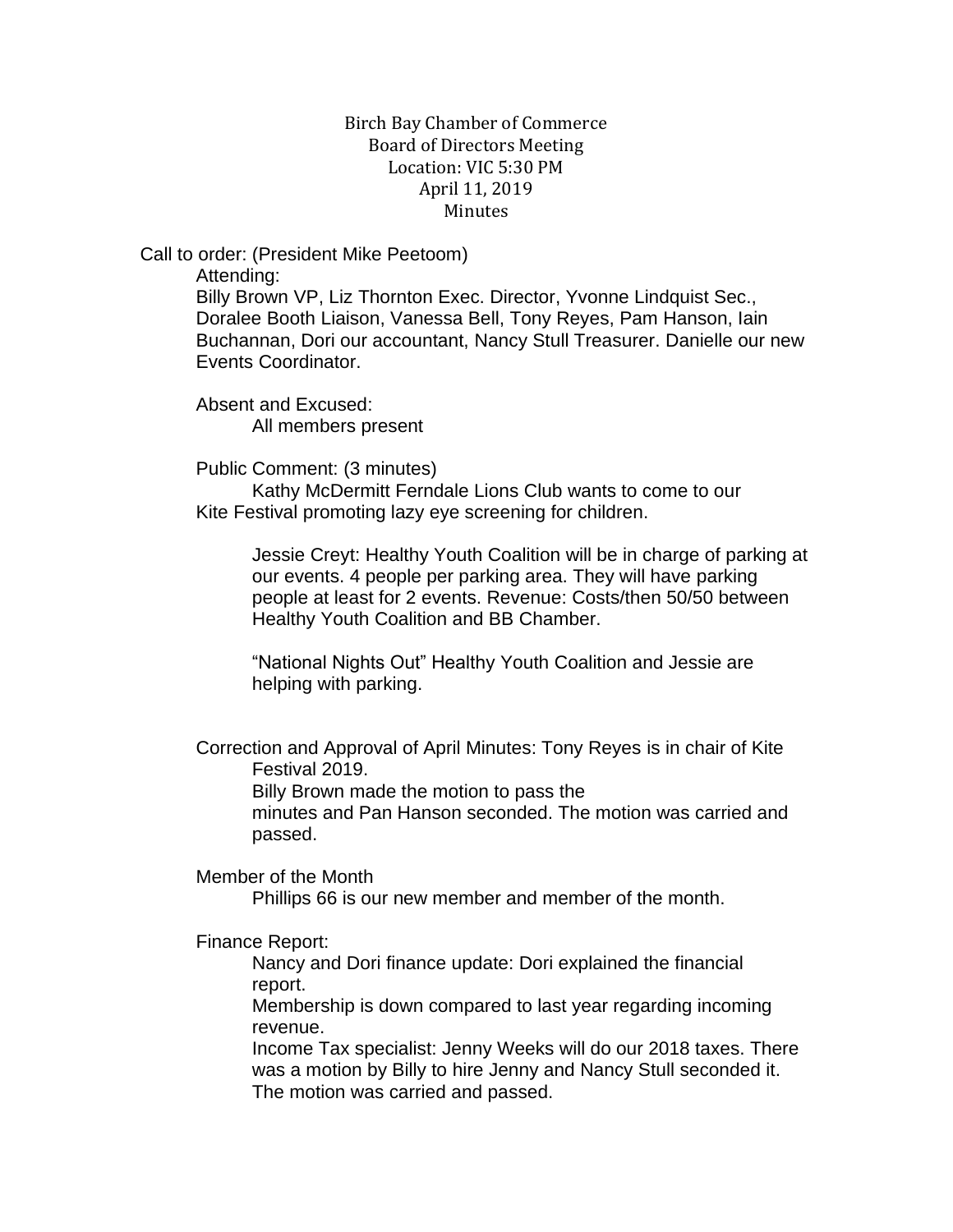Dori reported that 3 members need to sign off on Profit and Loss each month.

Liaison Report:

Doralee Booth: Whatcom County Hearing Examiner: regarding the Shoreline Permit. A 100% positive response. The berm will be starting in September. Wolf Baurer started 40+ years ago with the plan for the shoreline plan. 2019 the plan is completed and money is approved to start and complete the berm.

Capitol Budget for the library is now a line item on both sides. Two million dollars is budgeted to launch the Birch Bay Library.

Blaine Schools: 3 positions are now open and we are looking to have Birch Bay mothers to run for the school board positions. Birch Bay needs to be represented on the school board. We want a school at Birch Bay.

NW Fire Commissioner position is up for election.

We are now a 501C6 Non Profit Status

Executive Report:

Liz Thornton: we have a new Event Coordinator Danielle April 18th at Bob's Burger for luncheon speaker: Anika from the Whatcom County Water District re: conservation

Parks Permit: so many details have to be filled in. Liz is working on details.

A new computer was purchased for our Exec. Director

Need for CPR certification.

Brian Marcus Photographer

Membership: Liz is making amazing progress in attracting members to Chamber. Danielle is also a hot at doing cold calls re: Chamber membership.

Craft venders are coming in. Sponsorships are coming in. Mike Peetoom will host dog show.

A Letter from former Exec. Director Douglas B. was read.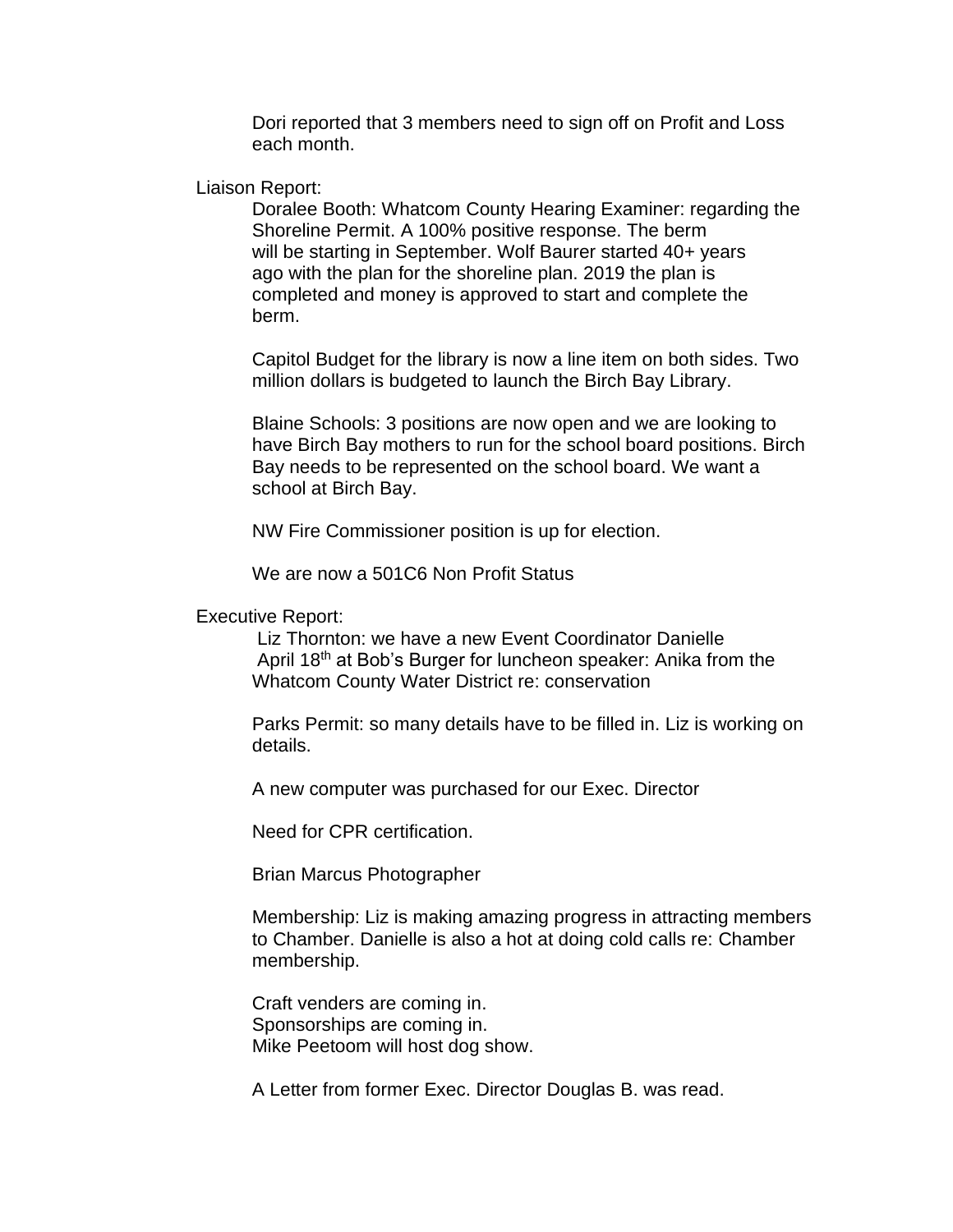## New Business:

Insurance Shopping: Billy Brown: Theresa Garten: State Farm Insurance. Billy will call Theresa re: insurance coverages and send info to Liz to follow up. (Increasing insurance for much more coverage) We need more liability insurance.

The Memorandum of Understanding for Fan Fest. – Is being worked on.

Dan will be the leader in Re: Fan Fest communications.

Shuttle buses for Fan Fest – Billy (for locals-Billy will keep working on local drivers) Fountain Rentals ..we have 3 busses reserved at \$500 a day including the first 100 miles for each bus. More

transportation on Birch Bay Drive is needed. Billy is working on transportation needs and cash boxes.

Seahawk Pre-game will be on Sunday night August 18th at 5 PM.

Whatcom talk-Advertising trade-A trade out

Sandcastle Trophies: 16 trophies for \$500

Ongoing Business:

Howell at "Vicious Auto Works Presents" will have 20 volunteers for event. Car show production is on Adrian the Air Brusher. Car entries: \$20 for entries, \$15 for pre-entry. "ADRIAN the AIR BRUSHER"

Kite Festival: Tony is our Chair Sweatshirts: Mike Peetoom's brother will do shirts (NW Branding)

Discovery Days/Fan Fest Update:

Birch Bay beautification day and Flower Basket contributions/Clean Up Day.

Earth Day: April 28th BB clean up. Chamber will put on hot-dog roast with Billy's BBQ and hot coals. Bring your shovel, weed eater, gloves and get organized. Mike P will bring his little dump